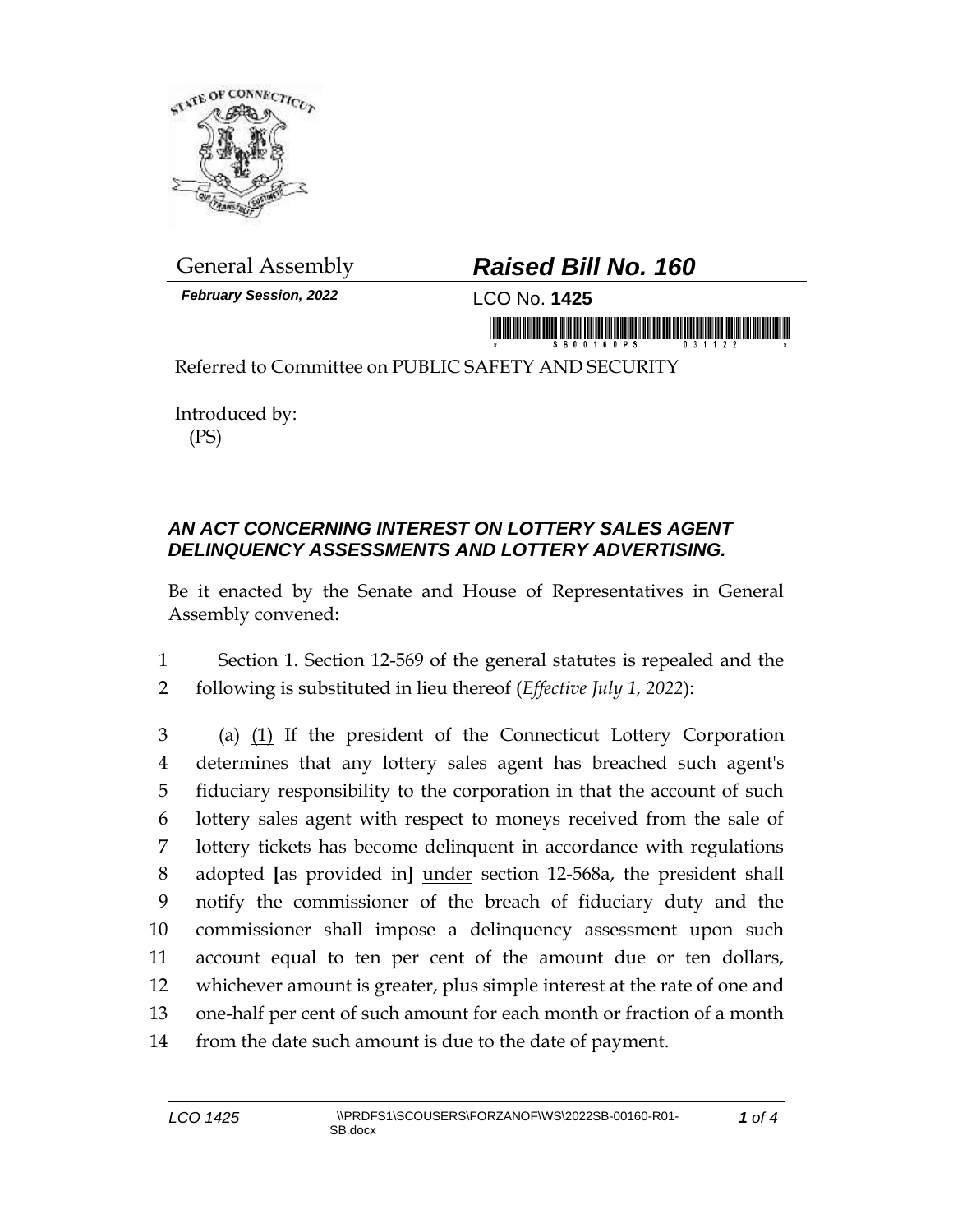(2) A lottery sales agent whose account was delinquent prior to July 1, 2022, and whose delinquency assessment was subject to 17 compounding interest on June 30, 2022, may apply to the commissioner 18 on or after July 1, 2022, for a hardship waiver to reduce the amount of 19 interest delinquent, outstanding and payable to an amount based on simple interest.

 (3) Subject to the provisions of section 12-3a, the commissioner may waive all or part of the penalties provided under this subsection when 23 it is proven to the commissioner's satisfaction that the failure to pay such moneys to the state within the time allowed was due to reasonable cause and was not intentional or due to neglect.

 (4) Any such delinquent lottery sales agent shall be notified of such delinquency assessment and shall be afforded an opportunity to contest the validity and amount of such assessment before the commissioner who may conduct such hearing. Upon request of the president of the Connecticut Lottery Corporation, the commissioner may prepare and sign a warrant directed to any state marshal, constable or any collection agent employed by the Connecticut Lottery Corporation for distraint upon any property of such delinquent lottery sales agent within the state, whether personal or real property. An itemized bill shall be attached to the warrant certified by the commissioner as a true statement of the amount due from such lottery sales agent. Such warrant shall have the same force and effect as an execution issued in accordance with chapter 906. Such warrant shall be levied on any real, personal, tangible or intangible property of such agent and sale made pursuant to such warrant in the same manner and with the same force and effect as a levy and sale pursuant to an execution.

 (b) The commissioner shall adopt regulations in accordance with chapter 54 to carry out the purposes of this section.

 Sec. 2. Section 12-814 of the 2022 supplement to the general statutes is repealed and the following is substituted in lieu thereof (*Effective July 1, 2022*):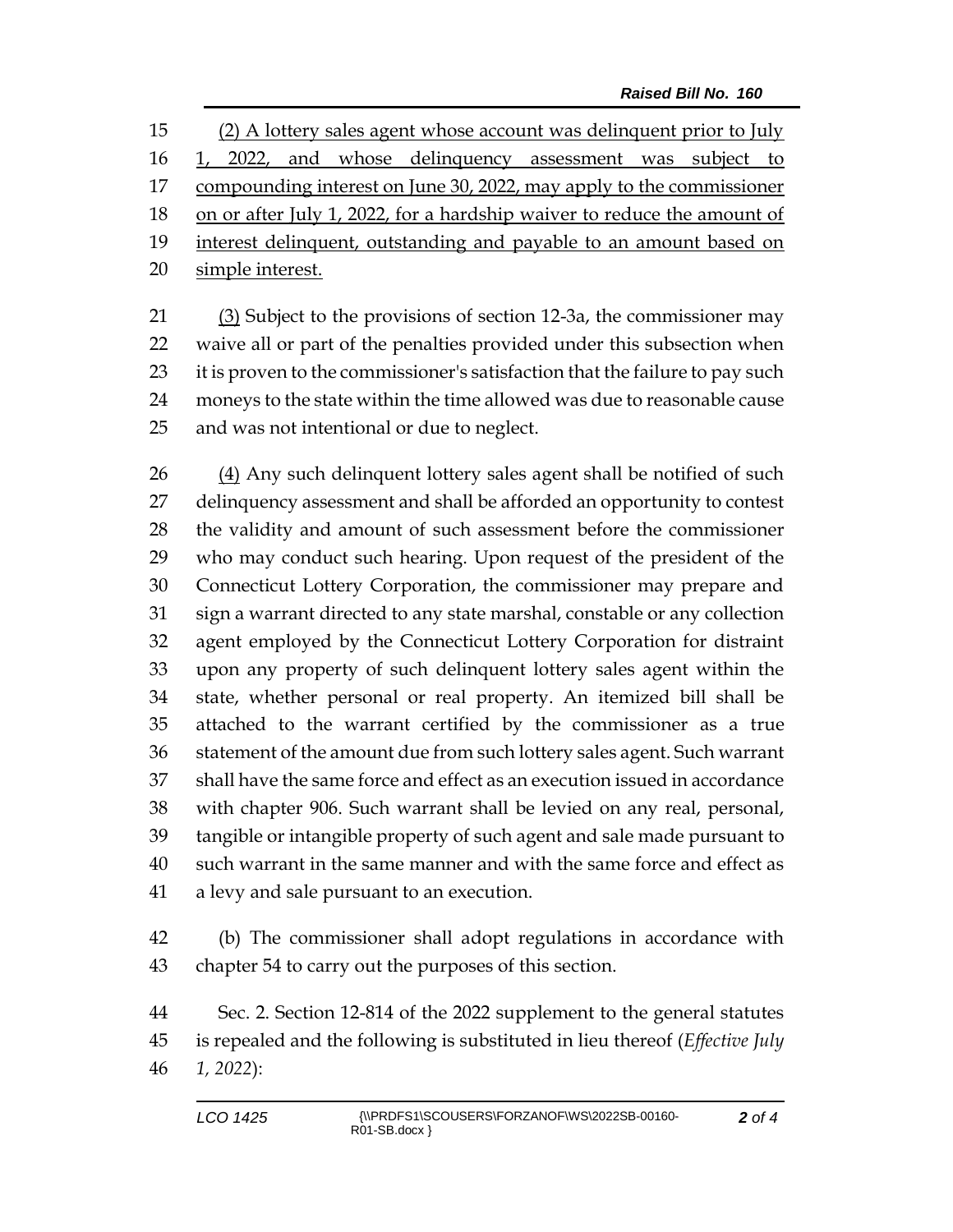(a) In each advertisement intended to promote the purchase of lottery tickets issued for games authorized under sections 12-563a, **[**and**]** 12-800 to 12-818, inclusive, and 12-850 to 12-872, inclusive, the corporation shall include a prominent and clear statement of the average chances of 51 winning per specific lottery ticket. A prominent and clear statement in any written digital or print advertising shall mean a type font no smaller than ten per cent of the largest font included in such advertisement, provided, for digital advertising posted in a physical retail location, the type font shall be no smaller than ten per cent of the largest font displayed that is applicable to the specific game to which the odds 57 apply.

 (b) The provisions of subsection (a) of this section shall apply **[**only**]** to (1) digital or print advertisements **[**in**]** including, but not limited to, social media, electronic mail communications, newspapers, magazines and brochures and on posters, **[**and**]** (2) **[**television and radio advertisements thirty seconds or longer for one game**]** video advertisements, and (3) audio-only advertisements, except those that are less than thirty seconds for (A) the sale of tickets for lottery draw games through the Internet, an online service or a mobile application, or (B) keno through the Internet, an online service or a mobile application.

 (c) On or before October 1, 1999, the corporation shall implement a code of standards for all advertisements and other activities intended to promote the purchase of lottery tickets for games authorized pursuant to this chapter. The code of standards shall include the requirement that no advertisement or promotion shall denigrate the character or conduct of nonlottery players or praise the character or conduct of lottery players.

 (d) The corporation shall not publish the photograph of any person who redeems a winning lottery ticket on the corporation's Internet web site without the prior written consent of such person.

 (e) If a person who redeems a winning lottery ticket requests to be excluded from the list of winners published on the corporation's